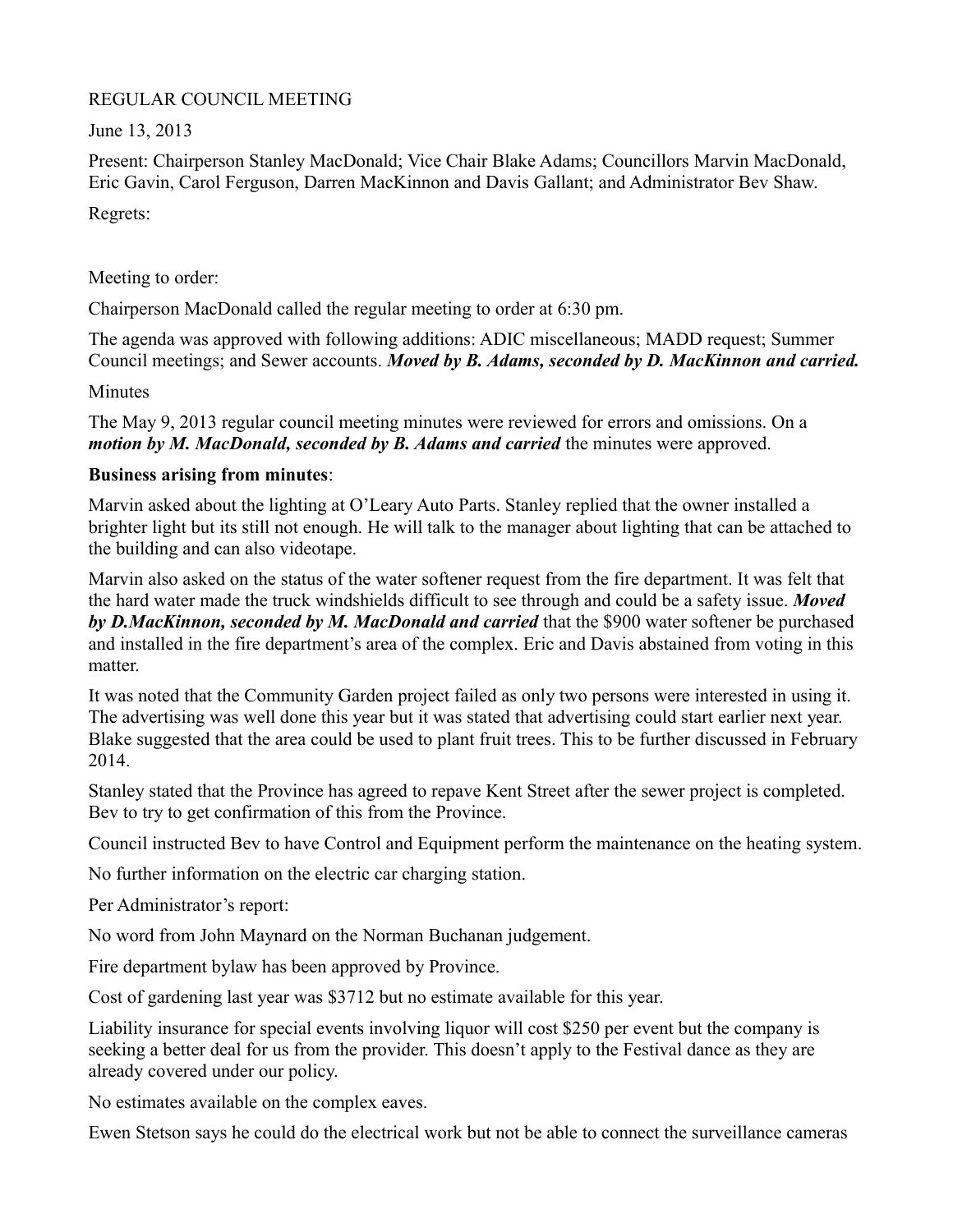in the relocation. Blain Buchanan hasn't replied yet on redesign of the ADIC sign. Financial Business:

Financial report for May, 2013 was reviewed by Carol. May revenue: general \$84,472.34; sewer \$2,865.24. May expenses: general \$45,989.59; sewer \$5,564.56 Bank balances at the end of May general \$6,081.33; sewer \$66,317.42. Copies of budget report to May 31/13 circulated to Council. Council discussed the sewer utility delinquent accounts - It was *moved by C. Ferguson, seconded by* **B.** Adams and carried that letters be drafted to sewer accounts that are in arrears over 1 year advising that within 30 days the accounts must be paid in full or a satisfactory payment plan be in place or disconnection of services will occur.

### NEW BUSINESS

#### Police report

RCMP Constable in attendance and he reviewed the May policing report saying the members spent 163 hours on O'Leary business with 13 calls for service. Provincial statutes breakdown for May - 1 nonmoving traffic violation and 4 written warnings. Ten criminal background checks were completed. Eric asked why the fines revenue is less this year and the Constable to check this out and get back to Council.

#### Chairperson's report

In Stanley's written report he attended the BNS managers gathering and welcomed them to our community. Also met with the new RCMP Commanding Officer C. Gibson and Sgt. Paul Gagne.

Reports from departments:

*Development & Tourism* - Blake reported doing interviews on the Central West Prince issue. He also circulated a report from Phyllis MacMillan on the Entrance to O'Leary project.

*Sanitation/Streets/Properties* - Davis reported the light pole at CN has been installed and waiting for electrician to finish up. He mentioned the grass at a couple of properties on Main Street but they've been taken care of . Also concern expressed about light poles needing paint and arrangements have been made for EDA worker starting on June 17<sup>th</sup> to do the painting. Ceiling tiles in daycare have not been replaced as we still have pipes leaking. Bev to follow up with Dept. of Transportation on street patching. To also check on plans for repaving of road entering O'Leary from Unionvale - Council prefers it not be done during the August ball tournament. Concern expressed on condition of sidewalks and how the snowblower is shaving edges off. Davis to look at options to remedy this situation.

*Sewer* - Eric reported that Dale says everything is fine. The grass at the lagoon has been cut.

*Recreation* - Tylan's written report circulated to Council reporting that the Under 16 Nationals committee is working well and that 20 teams have been confirmed for the tournament. Maintenance on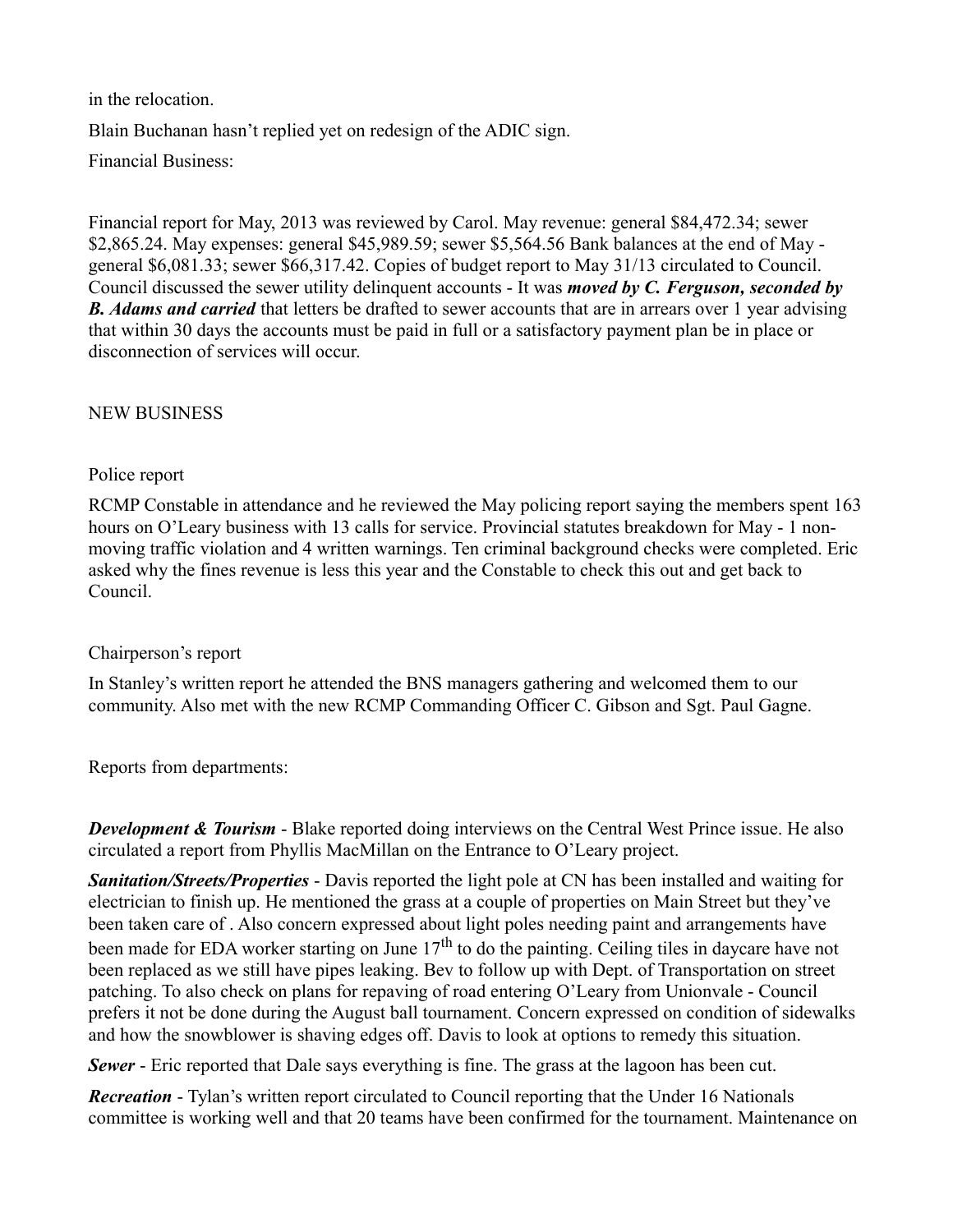the fields is being carried out and the new building construction to start soon. Three staff have been hired and another Provincially funded student to be hired soon. Minor sports registration underway as well as planning for the festival.

*Fire Protection* - Chief Blair Perry submitted a written report saying that in May 7 emergency calls were answered - 3 medicals, 3 motor vehicle accidents and 1 flue fire. Newest firefighter just completed his Level I Firefighter training and Ron Phillips completed his Level I Fire Officer training. The fire department members are making final plans to celebrate Donnie Ellis' retirement. A specially designed gold watch will be presented as a token of appreciation for his many years of work. The elimination draw and dance is this weekend.

## *Administrator's report*

Written report circulated to Council.

Building/Business permits - nil.

CN project update

Stanley spoke with Brenda Profit and she's waiting on a few more quotes for the project. He explained that the project is not including work on the basement just the main floor.

### Appointment of ADIC Advisory Board

*Moved by D. Gallant, seconded by C. Ferguson and carried* that Bethany Pridham, Darren MacKinnon, Adrienne MacDonald, Kevin Maynard, Denise MacDonald and Dustin Quinn be officially appointed as a special committee of Council - ADIC Advisory Board.

ADIC Advisory Board Terms of Reference

The terms of reference, drafted by Darren, Pauline and Bev were scrutinized by the Advisory Board members, and circulated to Council. Darren reported that the board is considering applying for a grant to possibly purchase the land to the rear of the ADIC; that security and insurance coverage is a concern due to the fact the ADIC staff can't alarm the security system; a cash management system is being developed; that revenue from events and users has increased significantly in the last two months. The terms of reference for the Advisory Board, with addition of insurance clause, were approved on a *motion by B. Adams, seconded by D. Gallant and carried.*

#### Tax incentive program

Tignish and Alberton's tax incentive policies as well as O'Leary's were briefly reviewed. Blake suggested and it was agreed that the Development Committee to look at options for improving our policy.

## Ballfield building

It was *moved by B. Adams, seconded by D. MacKinnon and carried* that quotes on the construction of ballfield canteen/washroom building be accepted as follows: Materials from Castle \$18072.00; electrical from Stetson's \$3390; labour from Louis Donahue \$4447; and plumbing from Woods' \$2725.

## Maintenance truck

Davis reported that he's met with Dale to determine needs and has been checking different sites for prices. He's contacted Norman MacDougall as well. It was agreed to buy local if at all possible.